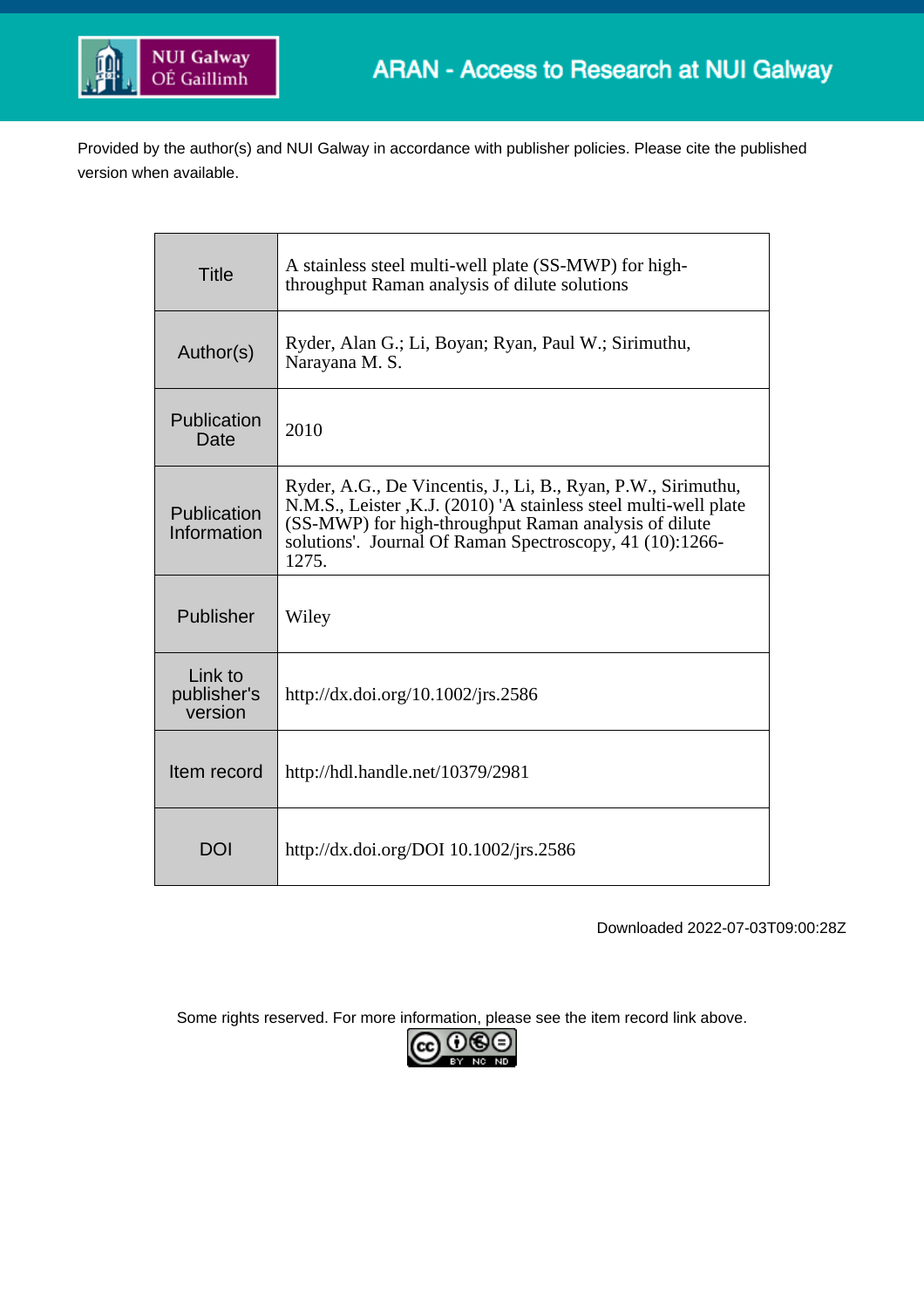# **A S TAINLESS S TEEL MULTI-WELL P LATE (SS-MWP) FOR HIGH T HROUGHPUT RAMAN ANALYS I S OF DILUTE S OLUTIONS .**

Alan G. Ryder,  $^{1,2}$  John de Vincentis,<sup>3</sup> Boyan Li, <sup>1,2</sup> Paul W. Ryan, <sup>1,2</sup> Narayana M. S. Sirimuthu, <sup>1,2</sup> and Kirk J. Leister. 3

- <sup>1</sup> Nanoscale Biophotonics Laboratory, School of Chemistry, National University of Ireland, Galway, Galway, Ireland.
- <sup>2</sup> Centre for Bioanalytical Sciences, School of Chemistry, National University of Ireland, Galway, Galway, Ireland.
- <sup>3</sup> Bristol-Myers Squibb, Process Analytical Sciences, Syracuse, New York, USA.

\* To whom all correspondence should be addressed.

**Tel:** +353 91 49 2943 **Fax:** +353 91 49 4596 **Email:** alan.ryder@nuigalway.ie (A.G.R)

**Published Citation:** A Stainless Steel Multi-Well Plate (SS-MWP) for High Throughput Raman Analysis of Dilute Solutions. A.G. Ryder, J. De Vencentis, B. Li, P.W. Ryan, N.M.S. Sirimuthu, and K.J. Leister. *Journal of Raman Spectroscopy*, 41(10), 1266-1275, (2010). **DOI:** http://dx.doi.org/10.1002/jrs.2586

**Note:** This is the final accepted version that includes all proofing corrections. The final definitive version of the manuscript is available on the Macromolecules website.

### **Abstract:**

The use of Raman spectroscopy for the qualitative and quantitative analysis of dilute aqueous solutions is of interest to the biopharmaceutical manufacturing sector. However, the inherent weakness of the Raman effect, coupled with spectral variability due to spurious signals from sample holders can produce significant problems for chemometric based high throughput assays. Therefore, there is a need for a multi-well sample holder that ensures robust and repeatable measurements in particular from dilute aqueous solutions such as cell culture media. Here we demonstrate the efficacy of a novel, electropolished, stainless steel multi-well plate (SS-MWP) sample holder with 96 wells for dilute aqueous solution analysis. A comprehensive study of spectroscopic behaviour was carried out and comparisons made with multi-well plates fabricated from polystyrene, polypropylene, and aluminium. A key factor in the validation studies is the use of intrinsically weak Raman scattering systems e.g. water and dilute glucose solutions. The data collected show that the SS-MWP are much superior in terms of robustness, resistance to chemical attack, and measurement reproducibility and as such are the ideal sample holders for Raman analysis of dilute solutions.

**Keywords:** Raman spectroscopy, sample holder, similarity analysis, aqueous solution, high throughput.

# **1. Introduction**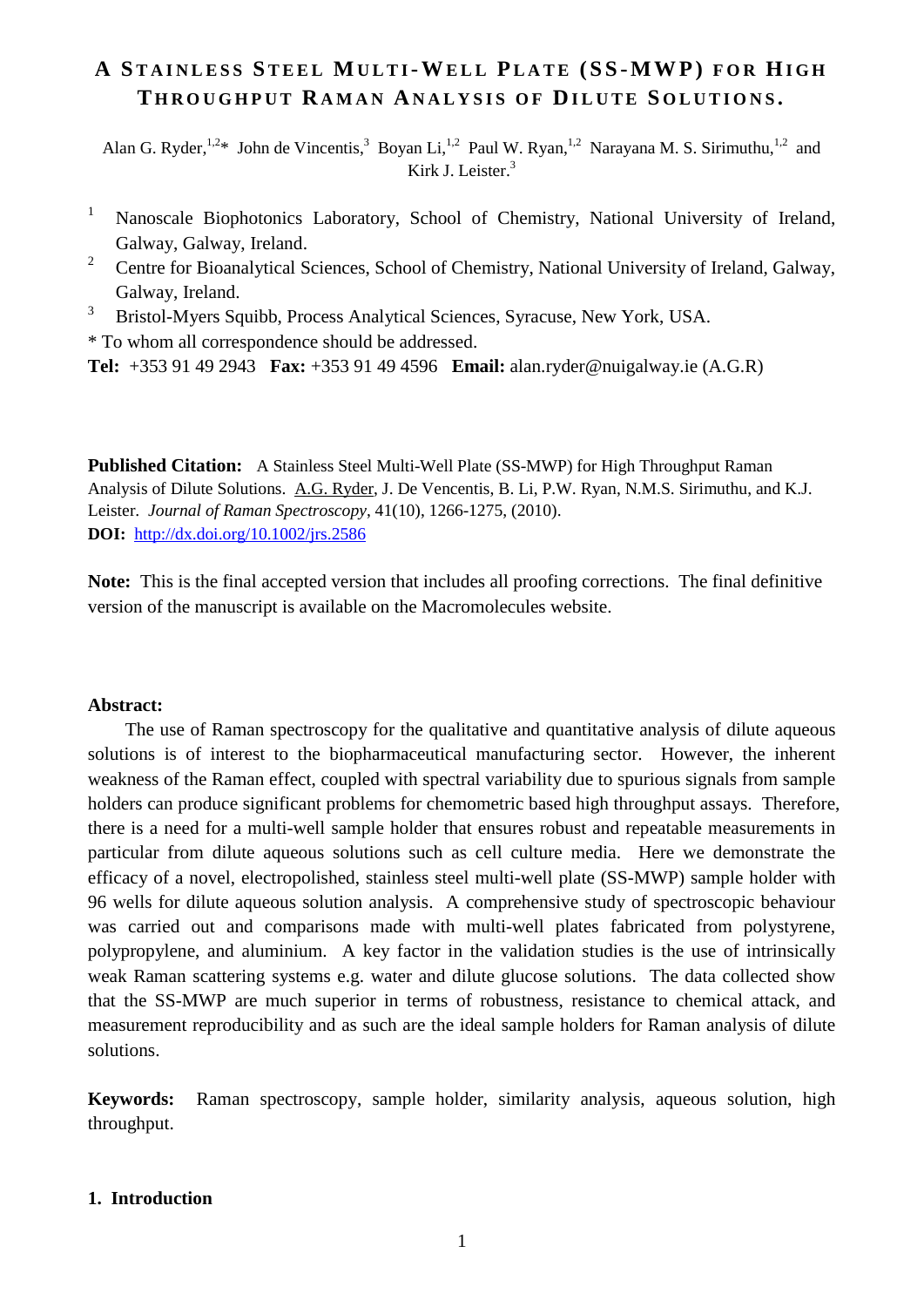Raman spectroscopy is a versatile technique for the analysis of solid and liquid materials: because of the high information content in the spectra and the non-contact, non-destructive measurement methodology.<sup>1-6</sup> The minimal sample preparation required also makes this technique suitable for high-throughput analysis. Furthermore, the detail in Raman spectra provides information on the molecular properties and composition of the sample which can be used for identification and quality control purposes.<sup>7, 8</sup> When combined with chemometric data analysis, Raman spectroscopy also enables accurate quantitative assessment of the chemical composition of complex mixtures. The continual development of instrumentation and chemometric tools, has advanced the analysis of increasingly complex samples in many different application areas.<sup>1, 2, 9</sup>

One of the key challenges for Raman spectroscopy as an analytical tool is in the analysis of dilute aqueous solutions, such as the complex cell culture media used in biopharmaceutical manufacturing processes. These samples typically contain dozens of analytes, all of which are present in low concentrations, with typical dissolved solids concentration of 1-2% (by weight) or less. At these low concentrations, the water signal is very significant and the analyte bands in the Raman spectra are usually very weak. Thus, if one wishes to implement Raman based methods, one has to pay particular attention to the quality of the spectral data that are collected. The most common sample holders utilised for high throughput sampling (HTS) are the ubiquitous, low cost, polystyrene, and polypropylene multi-well plates.<sup>10</sup> However, two factors which contribute to signal variability (and thus efficacy of chemometric based analyses) are the focal volume sampled, and the relative intensities of the holder material versus the analyte. For HTS, one typically does not use confocal optics and therefore the focal volumes tend to be relatively large, and thus the Raman spectrum will be generated from a significant sample volume. If the focal volume overlaps the bottom of the sample well, then some of the signal will originate from the material used to fabricate the sample holder. Now the second factor becomes an issue, because, for example with polymeric based holders, the more crystalline and denser the polymer, the stronger the Raman signal in comparison to the weak signal from the aqueous sample. A similar problem is also encountered with the use of glass or quartz substrates, and so one has to consider the use of metallic sample holders which will not contribute to the Raman signal. Other considerations with regard to sample holder design include resistance to chemical attack and thermal transfer. Polymer based holders are obviously unsuited to organic solvents, while glass or quartz can yield background signal contamination. Metal samples holders, such aluminium crucibles or multi-well plates can be corroded by highly acidic samples, such as some supplements used for cell culture media formulation.

Here we describe an ideal solution, an electropolished, stainless steel 96 multi-well plate (SS-MWP) which is particularly suitable for HTS measurement of dilute solutions. A comprehensive spectroscopic study in terms of background effect, sample volume effect, response linearity and well-to-well variability was undertaken by using water and glucose solutions. The performance of the SS-MWP was compared with that from aluminium, polystyrene, and polypropylene 96 multiwell plates. Spectral performance was assessed using a variety of chemometric methods including similarity analysis,  $^{11-13}$  multivariate analysis of variance (MANOVA)  $^{14, 15}$  and partial least-squares (PLS) regression.<sup>16, 17</sup> The data show clearly that these stainless steel sample holders are the ideal solution for the HTS Raman of dilute aqueous solutions.

# **2. Materials and Methods**

#### *2.1 Materials*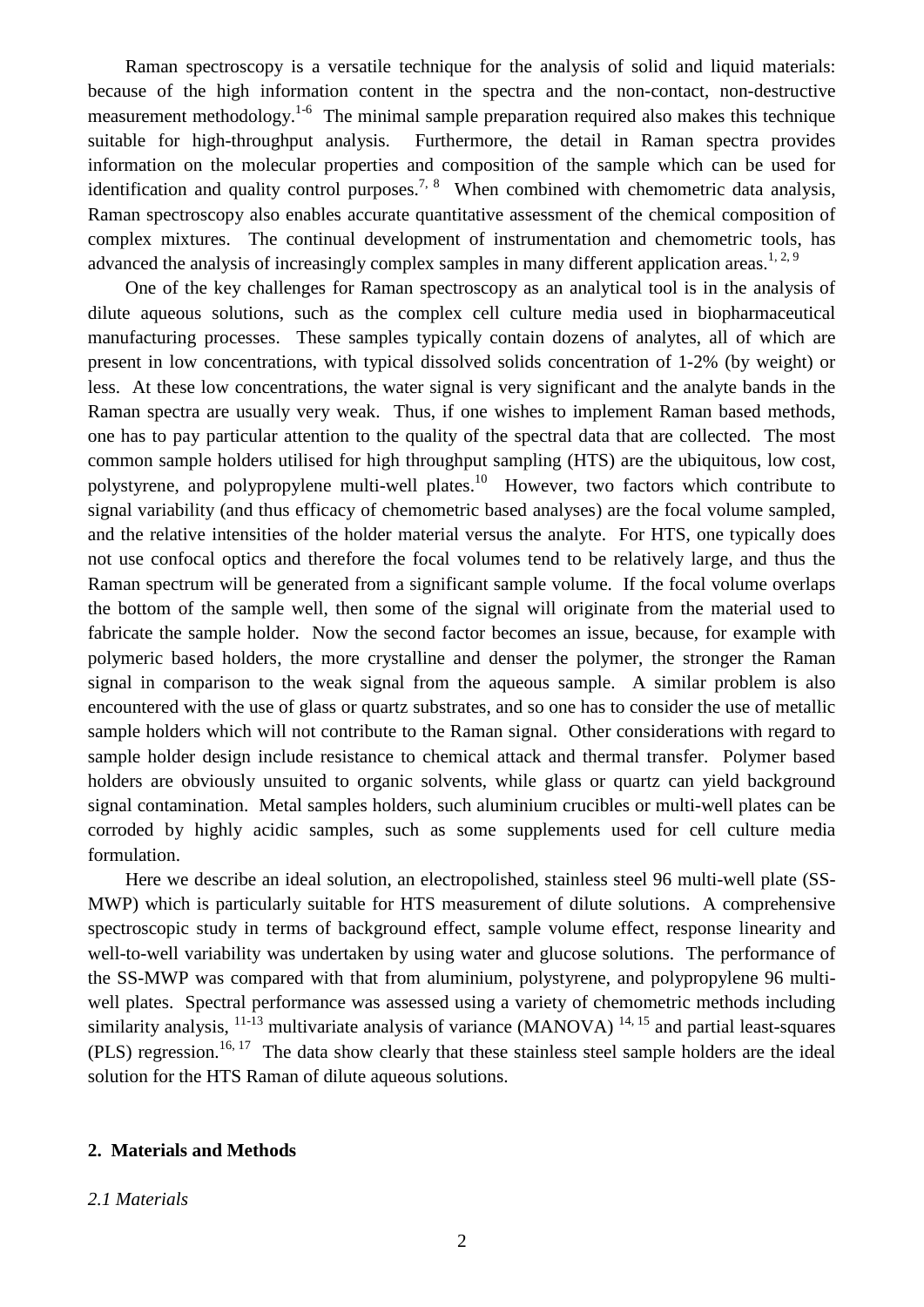The stainless steel and aluminium plates were manufactured by Akraturn Manufacturing Inc (http://www.akraturn.com/) using conventional methods and the SS-MWP was fabricated from 316 stainless steel and then electropolished to provide a mirror finish and good protection against chemical attack. The aluminium 96 multi-well plate was fabricated from 6061 aluminium and hard anodized. In both cases, the wells were 6.2 mm in diameter with a depth of 8.0 mm, giving a well capacity of  $\sim$ 230 µL. Figure 1 shows photographs and an engineering drawing of the multi-well plates showing the curved well bottom. The polypropylene 96 deep well plates (SMI-LabHut Ltd**,** UK) had wells of 7.0 mm in diameter, which were flat bottomed, and had a depth of 11.0 mm, giving a well capacity of  $\sim$ 392 µL. The polystyrene microtitre 96 deep well plates were obtained from Corning, Inc., US and the wells were round bottomed, 7.0 mm in diameter with a depth of 11.0 mm, giving a well capacity of ~390 µL.

ACS reagent grade D-glucose was purchased from Sigma-Aldrich, Inc., and a 40.0 g/L solution was prepared by dissolving 2.0 g of solid glucose in 50 mL Millipore water.

## *2.2 Instrumentation and data collection*

Raman measurements were recorded at room temperature using a Raman spectrometer (AVALON Instruments Ltd, UK) equipped with a 785 nm laser diode excitation and a TE cooled (- 90 ºC) back thinned CCD detector. The system is fitted with a motorised XYZ sample stage which accepts standard sized multi-well plates. A laser power of  $\sim$ 70 mW (at the sample) with an exposure time of  $2 \times 10$  seconds was generally used and spectra were collected from 250 to 3311  $cm^{-1}$  (at a resolution of 8 cm<sup>-1</sup>). In the context of dilute sample analysis, the laser focus position is critical so as to minimise background effects and in this study, the integral autofocus mode was used for all measurements.

A background was taken at start of each collection and a deionised water spectrum was also measured at the beginning and end of each sequence of data collection. For each sample, the requisite volume was pipetted into a well and multiple Raman spectra collected using a  $3 \times 3$  grid (0.5 mm point spacing). An average spectrum was then generated from the nine individual grid spectra and used for all chemometric analyses.

#### *2.3 Data analysis*

The PerkinElmer Spectrum software version 6.3.1 was employed for data acquisition and initial evaluation of spectral properties and signal quality. All calculations were performed using the MATLAB platform version 7.4 (The MathWorks, Inc., US) on a standard PC (2.8 GHz Pentium D, Dell Optiplex PC, 1.0 GB RAM, Microsoft Windows XP OS). For the majority of the chemometric analyses undertaken, PLS\_Toolbox 4.0 (Eigenvector Research, Inc., US) and an inhouse-written set of codes entitled "*Raman\_Toolbox*" were used. The *Raman\_Toolbox* (Nanoscale Biophotonics Laboratory, NUIG, Ireland) is a package of advanced functions that operate within the MATLAB computational environment and is used to speed up and simplify the data analysis workflow for large spectral datasets. It contains tools to load SP-, SPC-, or ASCII-format spectra and facilitates the construction of database as well as aiding data pre- and post-processing and the building of predictive models.

#### *2.4 Similarity analysis*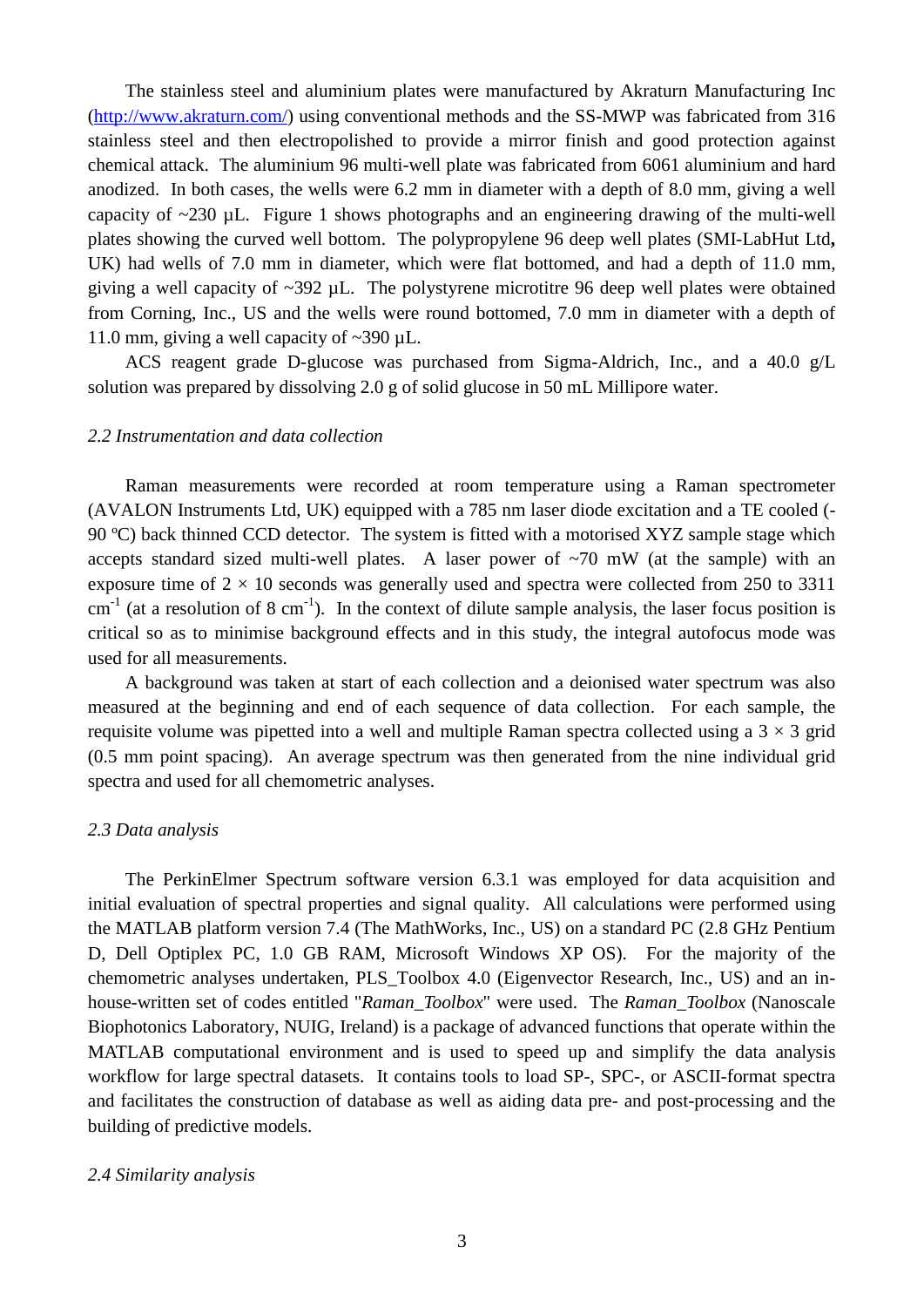One of the key criteria used to judge the efficacy of the sample holders is to determine if spectra of a sample analyte, taken at different times and locations are identical, and this can be best achieved using chemometric methods. Here we used the Pearson product-moment correlation coefficient  $(Sr)^{11, 12}$ , to calculate the similarity between two spectral observations  $\mathbf{x}_1$  and  $\mathbf{x}_2$  at *m* different Raman wavenumbers:

$$
Sr(\mathbf{x}_1, \mathbf{x}_2) = \frac{(\mathbf{x}_1 - \overline{\mathbf{x}}_1)(\mathbf{x}_2 - \overline{\mathbf{x}}_2)^T}{\left|\left|\left|\mathbf{x}_1 - \overline{\mathbf{x}}_1\right|\right|\right|_p \left|\left|\left|\mathbf{x}_2 - \overline{\mathbf{x}}_2\right|\right|\right|_p}
$$
(1)

The subscript p indicates the Entry wise p-norm. In this study it represents the 2-norm/Frobenius norm, i.e., p=2. The superscript T denotes the transpose of the vector.  $\bar{\mathbf{x}}_1$  and  $\bar{\mathbf{x}}_2$  are mean vectors of  $\mathbf{x}_1$  and  $\mathbf{x}_2$ , respectively.

Another popular method used for similarity analysis is vector similarity *Sv*, <sup>13</sup>

$$
Sv(\mathbf{x}_1, \mathbf{x}_2) = 1 - \frac{\sum |\mathbf{x}_1 - \mathbf{x}_2|_p}{\sum |\mathbf{x}_1 + \mathbf{x}_2|_p}
$$
(2)

where  $({\bf x}_1 - {\bf x}_2)$  and  $({\bf x}_1 + {\bf x}_2)$  respectively denote the difference and sum vectors between the two observations  $x_1$  and  $x_2$ . Note that in this case  $p=1$ , which means that the absolute modulus is executed on the individual elements of  $({\bf x}_1 - {\bf x}_2)$  and  $({\bf x}_1 + {\bf x}_2)$  prior to summation.

These similarity values reveal the extent to which two objects  $\mathbf{x}_1$  and  $\mathbf{x}_2$  correlate and the closer the similarity coefficient is to 1 (for *Sr* and *Sv*), the more similar  $\mathbf{x}_1$  and  $\mathbf{x}_2$  are with respect to their spectral profiles. The correlation coefficient measures the linear correlation degree of  $\mathbf{x}_1$  and  $\mathbf{x}_2$ , whereas the vector similarity measures the percent of the common parts of two objects  $\mathbf{x}_1$  and  $\mathbf{x}_2$ , be they linearly or non-linearly correlated. The main outcome of this difference is that the vector similarity *Sv* is less influenced by baseline effects and is therefore more applicable to spectra with large baseline fluctuations.

# *2.5 Variance analysis*

In terms of the present study, detailed variance analysis methods are used to quantify the variance due to different sample holders. The within-class variance is used to test well-to-well variabilit*y* from repeated measurements on the same sample holder and the relative within-class variance is also used to test the reproducibility of repeated measurements, while the between-class variance is used to test for differences between different holders. These within-class variance and between-class variance are standard multivariate analysis of variance (MANOVA) methods that are used to describe the degree of relationship between a set of spectra (variables).<sup>14, 15</sup> The withinclass variance  $(MS_w)$  and between-class variance  $(MS_b)$  are defined as follows:

$$
MS_w = \frac{\sum diag((\mathbf{X} - \overline{\mathbf{X}})^T (\mathbf{X} - \overline{\mathbf{X}}))}{N-1}
$$
(3)  

$$
MS_b = \frac{\sum diag((\overline{\mathbf{X}}_1 - \overline{\mathbf{X}}_{12})^T (\overline{\mathbf{X}}_1 - \overline{\mathbf{X}}_{12})) + \sum diag((\overline{\mathbf{X}}_2 - \overline{\mathbf{X}}_{12})^T (\overline{\mathbf{X}}_2 - \overline{\mathbf{X}}_{12}))}{N_1 + N_2 - 2}
$$
(4)

where **X** signifies a  $N \times m$  spectral response matrix of one class whose  $n^{\text{th}}$  row  $\mathbf{x}_n$  is the spectrum of the *n*<sup>th</sup> observation.  $\overline{X}$  is the mean matrix of **X** which is of same size.  $(X - \overline{X})^T(X - \overline{X})$  is the cross-product matrix of the difference matrix  $(\mathbf{X} - \overline{\mathbf{X}})$ .  $diag((\mathbf{X} - \overline{\mathbf{X}})^T(\mathbf{X} - \overline{\mathbf{X}}))$  is a vector of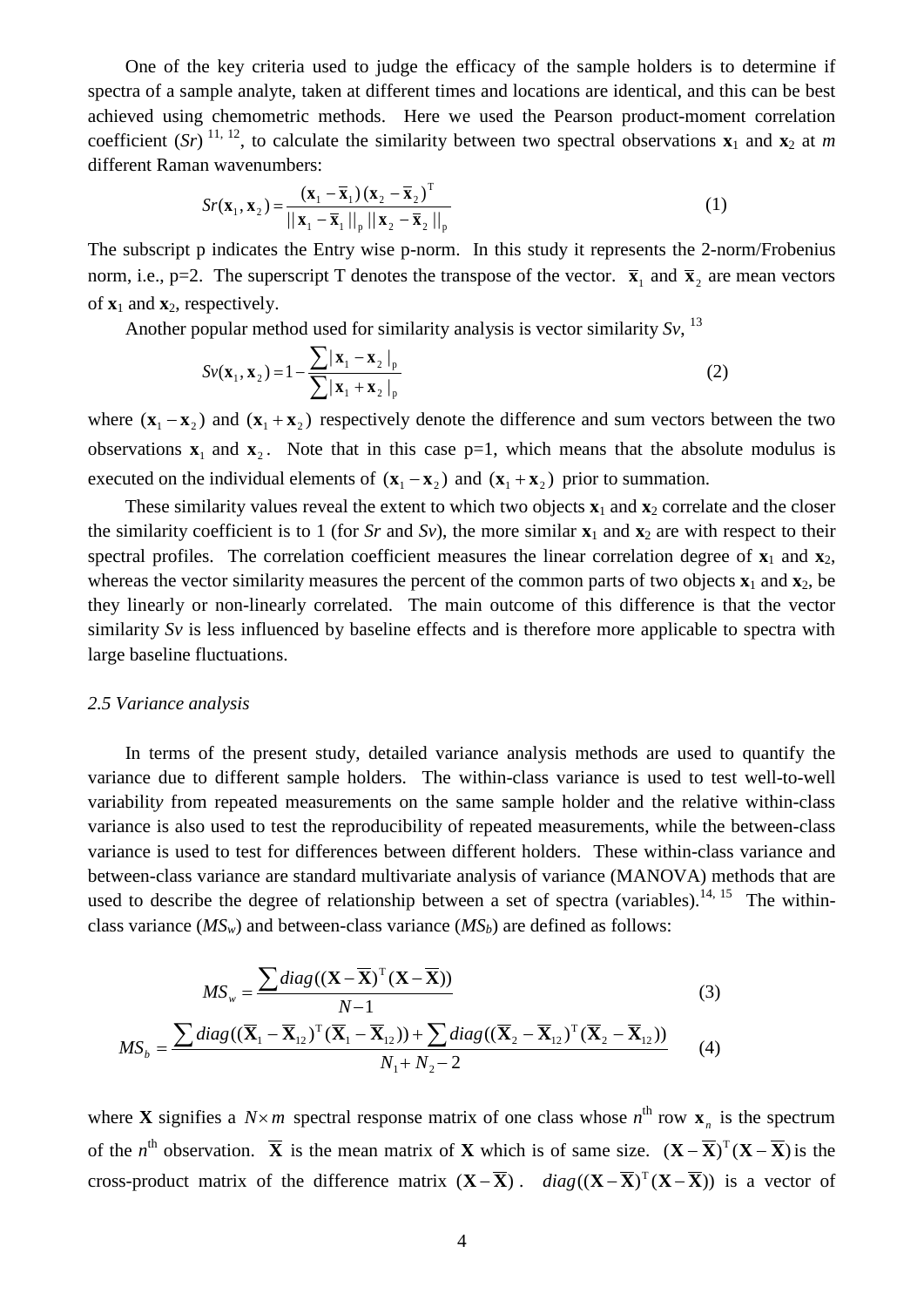variances for each variable of **X**. The superscript T denotes the matrix transpose.  $\mathbf{X}_1$  and  $\mathbf{X}_2$  are the spectral response matrices of two different classes, whose sizes are  $N_1 \times m$  and  $N_2 \times m$  respectively, and  $\overline{X}_1$  and  $\overline{X}_2$  are the respective mean matrices.  $\overline{X}_{12}$  specifies a common mean matrix of both  $X_1$ and **X**<sub>2</sub>, whose size can be  $N_1 \times m$  or  $N_2 \times m$  depending on the size of the  $\overline{X}_1$  or  $\overline{X}_2$  matrices already in use. A relative within-class variance  $(RMS<sub>w</sub>)$  can then be calculated as follows,

$$
RMS_w = \frac{\sum diag((\mathbf{X} - \overline{\mathbf{X}})^T (\mathbf{X} - \overline{\mathbf{X}}))}{\sum diag(\mathbf{X}^T \mathbf{X}))} \times 100\%
$$
 (5)

# *2.6 Partial least squares regression (PLS)*

The final chemometric characterisation, involves determining the efficacy of the sample holders for quantitative measurements using PLS. PLS regression is well known and is most commonly used to formulate linear relationships between the spectral data and analyte concentrations.<sup>16, 17</sup> In assessing the quality of PLS calibration models, the root mean square error of calibration (RMSEC), equation 6, is a frequently used measure of the average difference between the predicted and measured response values at the calibration stage once the appropriate underlying components or latent variables (LVs) are determined, whilst the root mean square error of validation (RMSEV) is commonly employed at the validation stage.

RMSEC = 
$$
\sqrt{\frac{(\hat{\mathbf{c}}_{\text{cal}} - \mathbf{c}_{\text{cal}})^{\text{T}}(\hat{\mathbf{c}}_{\text{cal}} - \mathbf{c}_{\text{cal}})}{N_{\text{cal}}}}
$$
(6)

where the subscript 'cal' refers to the calibration set and the '<sup>^'</sup> indicates the concentration estimate.  $N_{cal}$  is the number of samples in the calibration set.

# **3. Results and Discussion**

As part of an extended analytical chemistry research programme involving the development of novel analytical techniques for the biopharmaceutical manufacturing industry (specifically the manufacture of a recombinant protein using mammalian cell culture), we have had to analyse many thousands of dilute aqueous mixtures using Raman spectroscopy. The seemingly trivial problem of how to actually present large numbers of samples comprising of dilute, aqueous solutions in small volumes to the Raman spectrometer in such a way as to ensure highly reproducible measurements suitable for robust chemometric analysis had to be addressed. Initially, we used single-use, aluminium micro crucibles that were originally designed for Thermogravimetric Analysis (2 mm depth, ~50 µL capacity, Thorn Scientific Services Ltd, UK). However, in some cases these were corroded by acidic samples, yielding anomalous Raman spectra. Platinum crucibles (4 mm depth, 80 µL capacity, also from Thorn Scientific Services Ltd, UK) were tried, and while they produced good spectra, they were very expensive and impractical for high throughput sampling (HTS). This then led to the design and manufacture of stainless steel and aluminium multi-well plates (MWP), suitable for HTS.

# *3.1 Background & noise effects*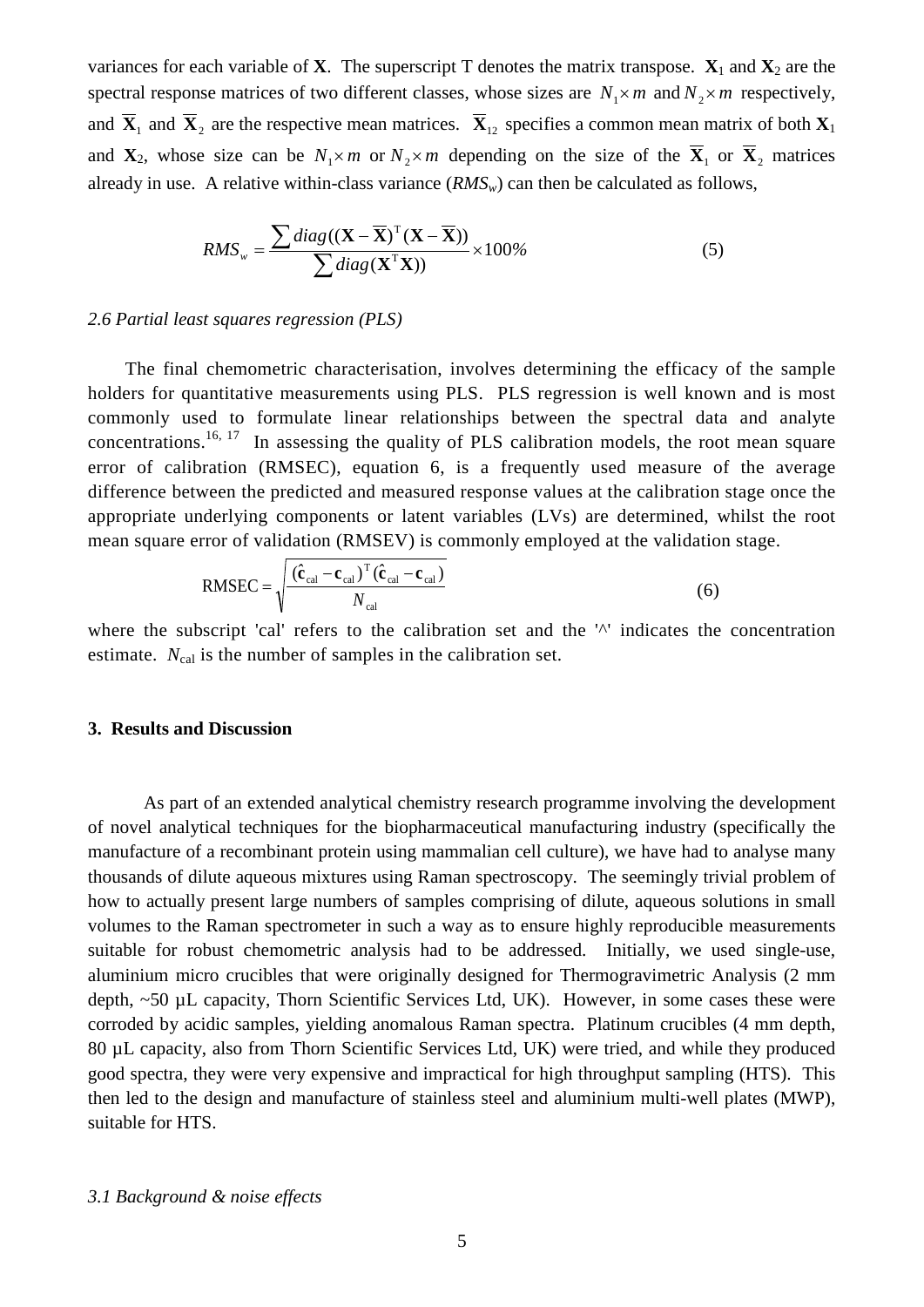To demonstrate the effect of Raman signal contamination from the MWP sample holders, Raman spectra of small volumes (100  $\mu$ L) of both water and glucose solution (40.0 g/L) were collected from the stainless steel, aluminium, polystyrene, and polypropylene multi-well plates. For each 100 µL sample of water or glucose solution, nine Raman spectra were collected (Figure 2).

From Figure 2 it is clear, first of all, that for dilute aqueous solutions there are considerable baseline effects and variance in the O-H stretch band (strong band above  $\sim 3000 \text{ cm}^{-1}$ ). This later variation arises from a combination of three main factors, the strong O-H stretch vibration, lower detector sensitivity above 1000 nm, and higher detector noise. However, for most analyses we have been developing, this spectral region can be safely discarded. The second important point is the presence of spurious bands in the spectra measured from samples held in polymer based multi-well plates. This is particularly evident for the polystyrene plates (Figure 2c) with relatively strong polystyrene peaks at 1003 cm<sup>-1</sup>, 1195 cm<sup>-1</sup>, 1604 cm<sup>-1</sup> and 2910 cm<sup>-1</sup>. The polypropylene plates (Figure 2d) also generate strong, substrate peaks at  $812 \text{ cm}^{-1}$ ,  $1460 \text{ cm}^{-1}$ , and  $2886 \text{ cm}^{-1}$ . Conversely, the stainless steel and aluminium MWP sample holders show no spurious peaks in the spectra of either the water or glucose solution. The magnitude of these substrate bands in relation to the water and glucose bands is also a potential more significant problem when one considers the manner in which Raman autofocus algorithms are implemented. If an autofocus algorithm operates on the integrated full Raman spectrum, then it is possible (and we have observed this) that the instrument will interpret the substrate signal as analyte signal thus causing a greater overlap of the focal into the sample holder substrate material. In automated HTS applications this is obviously a serious problem, but which is negated by the use of the metal holders.

A third important facet about the analysis of dilute solutions is the large contribution from the water solvent. The O-H stretch region shows the largest variation and noise, but it can usually be disregarded in chemometric modelling as the  $2500~-4000$  cm<sup>-1</sup> region does not contribute significantly to information content. However, in the fingerprint region, the two broad bands at  $\sim$ 1364 cm<sup>-1</sup> and  $\sim$ 1636 cm<sup>-1</sup> will always make a significant contribution to the Raman spectra of dilute aqueous solution samples. Variances in these bands due to sample holder effects will cause significant errors in chemometric modelling, particularly where they overlap with analyte bands.

To clarify the root causes of sample spectral variance, it is therefore necessary to remove both the baseline effects and the water signal. Therefore, for each sample, the nine individual spectra with treated with a multiplicative scatter correction (MSC), then averaged to produce a single spectrum. However, the MSC method does not remove the sloping background so we then implemented an asymmetric weighted least squares algorithm  $18$  to remove the remaining baseline effects. Finally an orthogonal projection method  $19$  was used to subtract the water signal from the spectra prior to chemometric analysis.

Figure 3 shows the background-subtracted Raman spectra for the glucose solutions (40 g/L) measured in the different sample holders. This data transformation reduces the spectral variance due to the water and makes the analyte bands much clearer, particularly in the fingerprint region  $(274 \sim 1604 \text{ cm}^{-1}).$ 

To quantify the degree of difference in the Raman spectra collected from the four different MWP sample holders, the nine Raman spectra collected for each glucose solution, shown in Figures 2 (before background subtraction) and 3 (after background subtraction), were first averaged to generate a single spectrum. Then, using equations (1) and (2) the similarity coefficients *Sr* and *Sv* were calculated for the resulting spectra  $(274 \sim 1604 \text{ cm}^{-1}$  region). The 96 well SS-MWP was used as the reference for these calculations (Table 1).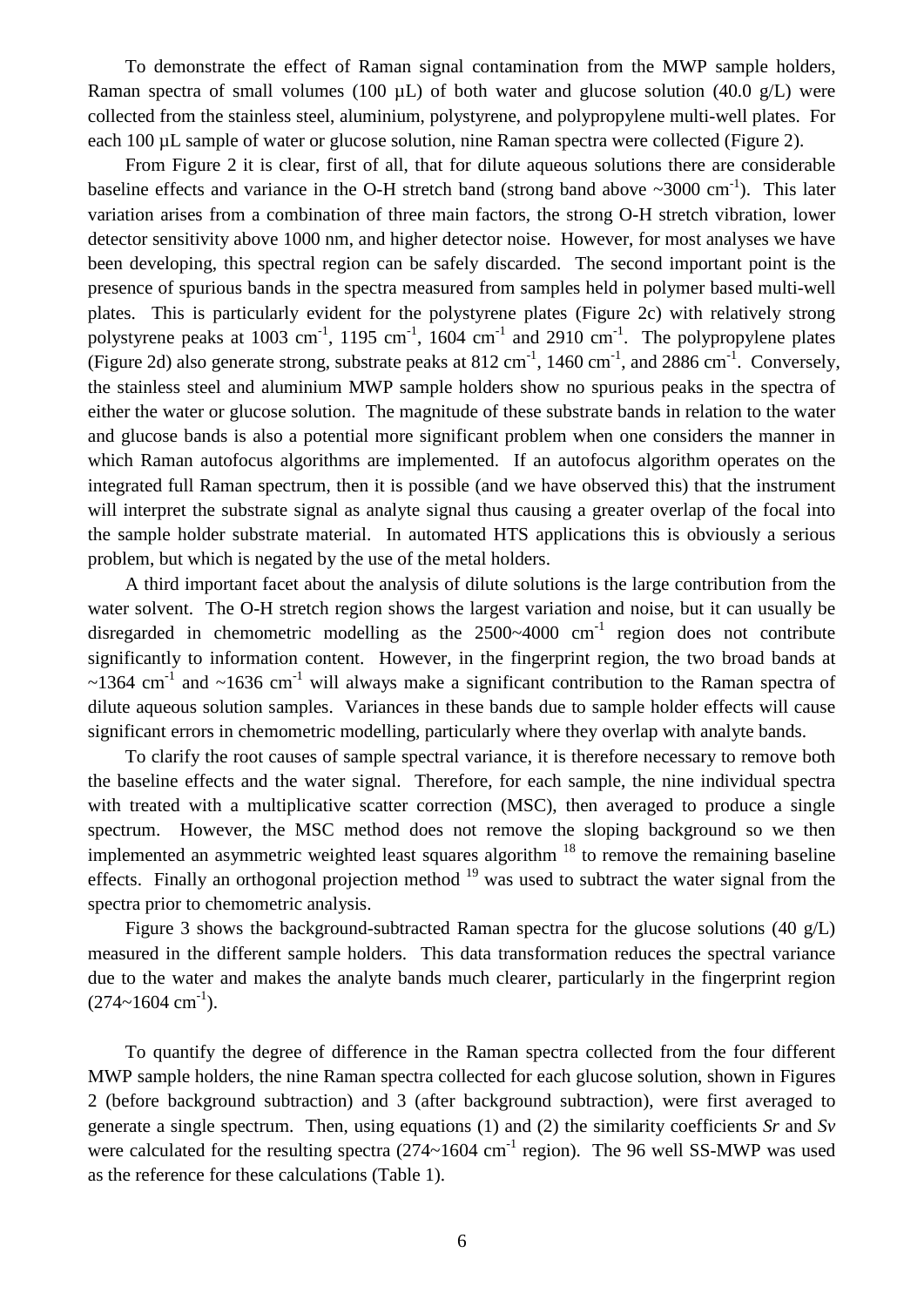The similarity coefficients calculated using the raw data show clearly that the spurious peaks originating from the PS-MWP have a significant, quantifiable, negative effect. The low values obtained for the Al-MWP are a bit surprising, but can however be explained by the presence of larger background/baseline fluctuations in spectra collected from the Al-MWP which has a matt finish. Therefore the Al-MWP spectra before background subtraction are significantly different to those collected from the SS-MWP. As mentioned earlier, *Sv* is less susceptible to the influence of background which accounts for its higher value in this instance. Upon removal of the background the Al-MWP spectra provide more acceptable similarity values which represent differences due to the Raman signals rather than background/baseline effects. . The PP-MWP performs quite well because the polypropylene substrate is less crystalline compared to polystyrene, and as a consequence the Raman scattering is considerably weaker. The background subtraction improves the coefficient values significantly, but it is still very obvious that the PS-MWP, is worse because of the contaminant bands from the polystyrene substrate. Figure 3e shows the background-subtracted Raman fingerprint region spectra for the SS-MWP, Al-MWP, and PP-MWP sample holders while Figure 3f shows a comparison of the PS-MWP and SS-MWP sample holders. Particular attention should be paid to a prominent contaminant band appearing around  $1003 \text{ cm}^{-1}$  in the PS-MWP spectral profile. The results presented in table 1 show that the correlation coefficient (*Sr*) tends to give higher values than the vector similarity (*Sv*) once the background is removed from the spectral data. Therefore, *Sv* is preferred for a more reliable determination of how similar or correlated two measurements may be as it provides more sensitive assessments and is more resistant to the influence of background/baseline effects.

# *3.2 Performance analysis of SS-MWP*

The overall performance of the stainless steel 96 deep well plate can be assessed under a number of criteria: signal intensity, sample volumes, well to well variability, and linearity of response with respect to concentration in a dilute solution.

### *3.2.1 Signal intensity*

A second significant advantage of the SS-MWP is that the intensity of the Raman spectra is at least twice that collected from the standard polymer multi-well plates (Figure 2). This is due to the high surface reflectivity of the electropolished SS-MWP which reflects the excitation light back through the sample and also concentrates and reflects back a larger proportion of the Raman signal. This is a significant advantage when dealing with weakly scattering samples. The aluminium plates which are of a matt finish do not perform as well as the stainless steel, with signal intensities being significantly lower.

# *3.2.2 Volume effects*

One of the potential problems faced in biopharmaceutical analysis is the fact that samples may only be available in small quantities and/or volumes. Thus it was important to determine the optimal sample volumes for use with the SS-MWP that yield reproducible data. In the first test, the Raman spectra of different volumes (40 µL, 80 µL, 100 µL, 150 µL and 200 µL) of water (Figure 4) and 40 g/L glucose solution (Figure 5) were each measured three times from different wells.

Similarity coefficients were also calculated from the volume measurements described above and the  $100 \mu L$  water measurement was used as the reference spectrum. After averaging the nine traces from each water measurement, baseline correction was applied and the resulting Raman spectra in the  $250-2525$  cm<sup>-1</sup> region were utilised for the similarity calculations (Table 2). All of the calculated similarity values approach unity indicating that the five measurements are nearly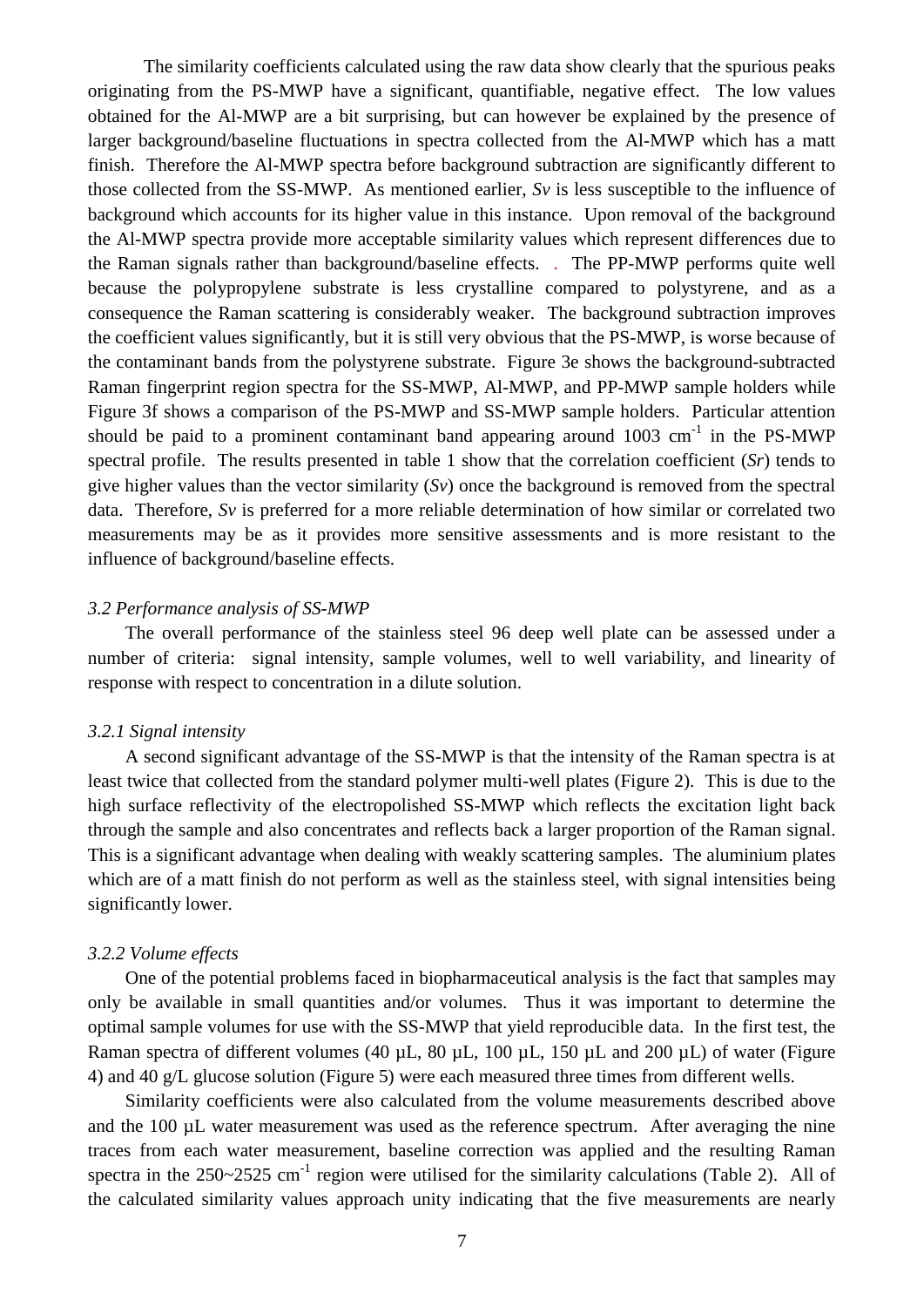identical, and so the volume effect is negligible on the baseline corrected Raman spectra collected from the SS-MWP.

Figures 4 and 5 show high variability above  $\sim$ 2700 cm<sup>-1</sup> and strong water band contributions, which as previously noted necessitates removal of the water background. The first point of note is that the high wavenumber range always shows a large variation, and is thus a spectral area that should not be used for quantitative measurement. The second notable point is that there is always some degree of baseline fluctuation between wells, irrespective of the sample solution volume. This necessitates the implementation of baseline correction prior to any chemometric data analysis. Once baseline corrected, the spectra collected from different volumes show improved overlap as is evident from Figure 4b and Figure 5e. Figure 5f shows such background subtracted spectra in the fingerprint region.

For the glucose solution measurements, a similarity analysis was applied to the background subtracted Raman spectra. Figure 6 provides an overview of the resulting similarity values and reveals that there is a good consistency of performance amongst the different stainless steel plate wells with regard to Raman measurement of the different volumes of glucose solution. As previously discussed, the *Sr* values show less variation while the *Sv* value shows a greater distribution. For these types of measurement where the analyte signals are very weak, the use of the *Sv* value is preferred as it can highlight the subtle differences in the spectra, which can adversely affect the performance of chemometric models.

# *3.2.3 Well-to-well variability*

In order to robustly evaluate the well-to-well variability of the SS-MWP, 100 µL of 40.0 g/L glucose solution was pipetted into 40 random wells in each of three individual plates (120 total). Raman measurements were then taken from all 120 wells (Figure 7) and it is clear that baseline drift and spectral fluctuations are significant issues. The spectra were then baseline corrected, water signal removed, first order derivatised and infinity normalised before undertaking a variance analysis in terms of the within-class, relative within-class and between-class variances using equations (3), (4) and (5). Table 3 shows the results of these variance analyses. The relative within-class variances (*RMS<sub>w</sub>*) obtained from the different wells on same plate are all very low, i.e., 0.134% for the SS-MWP1, 0.402% for the SS-MWP2, and 0.353% for the SS-MWP3, and thus ensures reproducible measurements irrespective of the particular well or plate chosen. The withinclass variances can be seen from Table 3 to be much larger than the between-class variances. For instance, the within-class variance  $(MS_w)$  of the SS-MWP2 is 0.0527, 44 times the between-class variance  $(MS_b=0.0012)$  of the SS-MWP2 and SS-MWP3. This is a result of the inherent sensitivity of the within-class variance algorithm rather than any sample holder discrepancy. The within-class variance algorithm assumes a normal random distribution of measurement residuals and provides a quantitative measurement of this total variance. On the other hand the between class variance algorithm essentially correlates the variance distribution patterns of two different classes and describe the degree of relationship between them. Therefore, it is not surprising that the between class variance values presented in Table 3 are lower than the within class variances since the variance distributions for each of the SS-MWPs, if normal and random, are likely to be of similar magnitude, i.e. the fact that the between-class variance obtained from two SS-MWPs is significantly smaller than the within-class variances indicates that there is no significant difference between them with regard to well-to-well variability.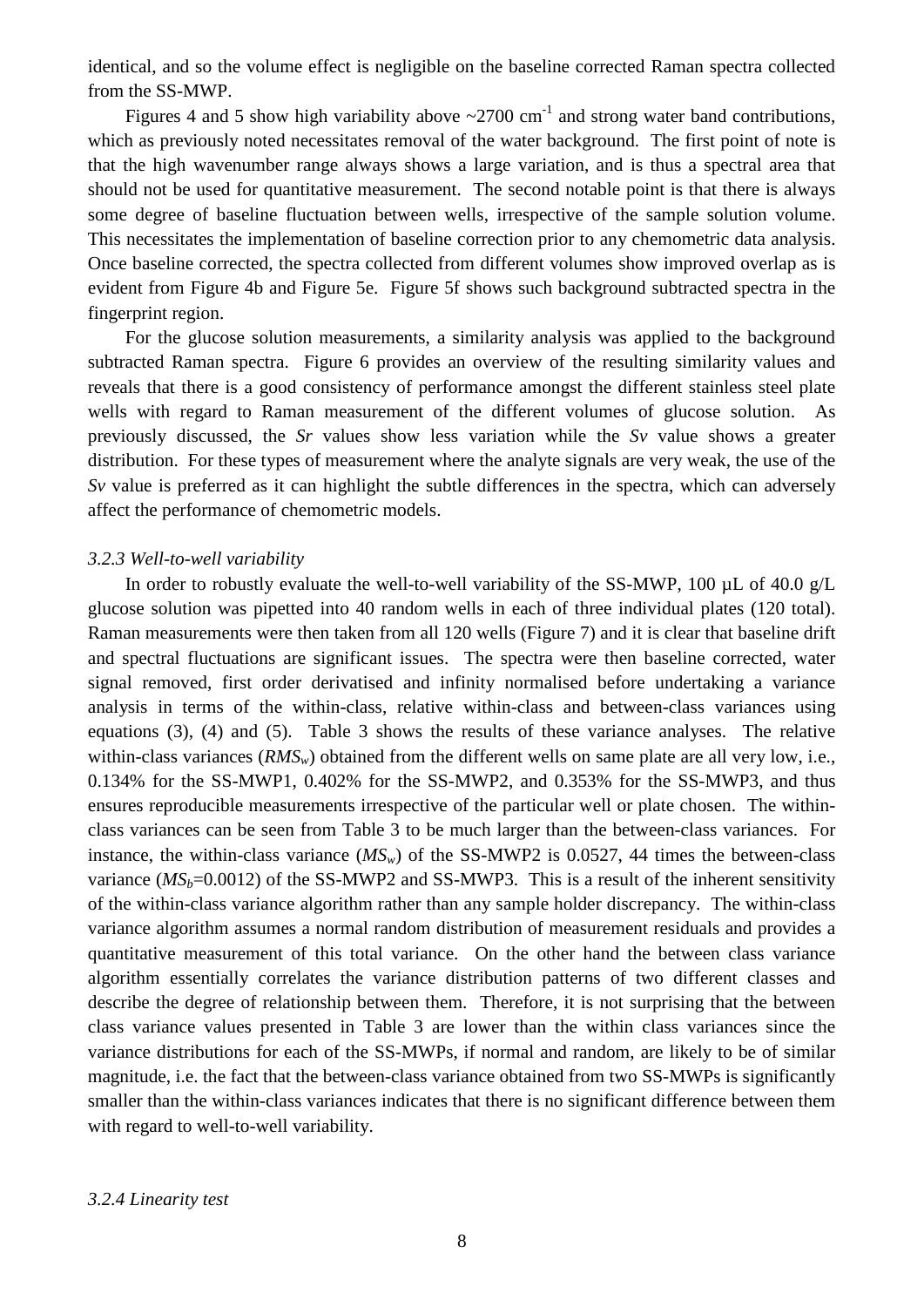To further demonstrate efficacy of the SS-MWPs, the linearity response was measured by PLS modelling using eleven glucose solutions at various concentrations. The dilute solutions had concentrations between 0 and 40 g/L varying in 4 g/L increments, and the Raman data were collected from 200 µL aliquots. A Raman spectrum of water was used as a blank background. Prior to PLS modelling, the Raman data were pre-processed by first averaging the nine spectra collected for each sample, baseline correction, background subtraction of the water spectrum, and finally first order, Savitzky-Golay derivative (Figure 8a).<sup>20</sup> A PLS model was built using the eleven measurements over the  $274~1604$  cm<sup>-1</sup> spectral range after the mean-centering was conducted on both the spectral responses and concentrations. Leave-one-out cross validation<sup>21, 22</sup> was utilised to select one underlying component with which the calibration model gives the minimum errors of RMSEV = 0.81 g/L and RMSEC = 0.70 g/L (Figure 8b). The single underlying component is quite interpretable, and it accurately represents the concentration of glucose in solution. The PLS model clearly shows that using the SS-MWPs, good quantitative correlations for dilute solutions of weak Raman scatterers can be obtained.

### **4. Conclusions**

Recent advances in Raman spectroscopic methods have made it an extremely attractive and viable option for the routine analysis of a wide range of low concentration analytes such as those prevalent in the biopharmaceutical industry due to its ability to analyse aqueous samples readily and extract useful quantitative information from the spectra. There is therefore a need for high throughput, robust, and reproducible methods for low concentration analytes, and thus one requires multi-well sample holders. The quantitative and qualitative analysis of dilute aqueous solutions by Raman spectroscopy is however, often a challenging proposition, and care must be taken to eliminate potential sources of error such as background signal originating from the materials from sample holders which can adversely affect performance.

In comparison to common polymer based multi-well sample holders, these new electropolished SS-MWPs show significant advantages, with higher spectral purity, more intense spectra, and better reproducibility for dilute aqueous solutions. These benefits arise from a combination of purely physical effects such as the metallic nature of the holder (no Raman bands), and from increased back reflection due to the highly polished well surfaces. The benefits of this SS-MWP for high throughput Raman analysis of low concentration analytes are undeniable and we have implemented their use for the analysis of a wide range of materials used for commercial cell culture media manufacturing.

#### **5. Acknowledgements**

This work was funded by Bristol-Myers Squibb and the Irish Industrial Development Authority (IDA) under the Centre for Bioanalytical Sciences (CBAS) programme which is a joint, collaborative research programme involving the National University of Ireland, Galway, Bristol-Myers Squibb, and Dublin City University.

# **6. References**

- [1] E. Smith, G. Dent, *Modern Raman Spectroscopy – A Practical Approach*, John Wiley & Sons, Chichester, **2005**.
- [2] S. P. Mulvaney, C. D. Keating, *Anal. Chem.*, **2000**, 72, 145R.
- [3] Z. Movasaghi, S. Rehman, I. U. Rehman, *Appl. Spectrosc. Rev.*, **2007**, 42, 493.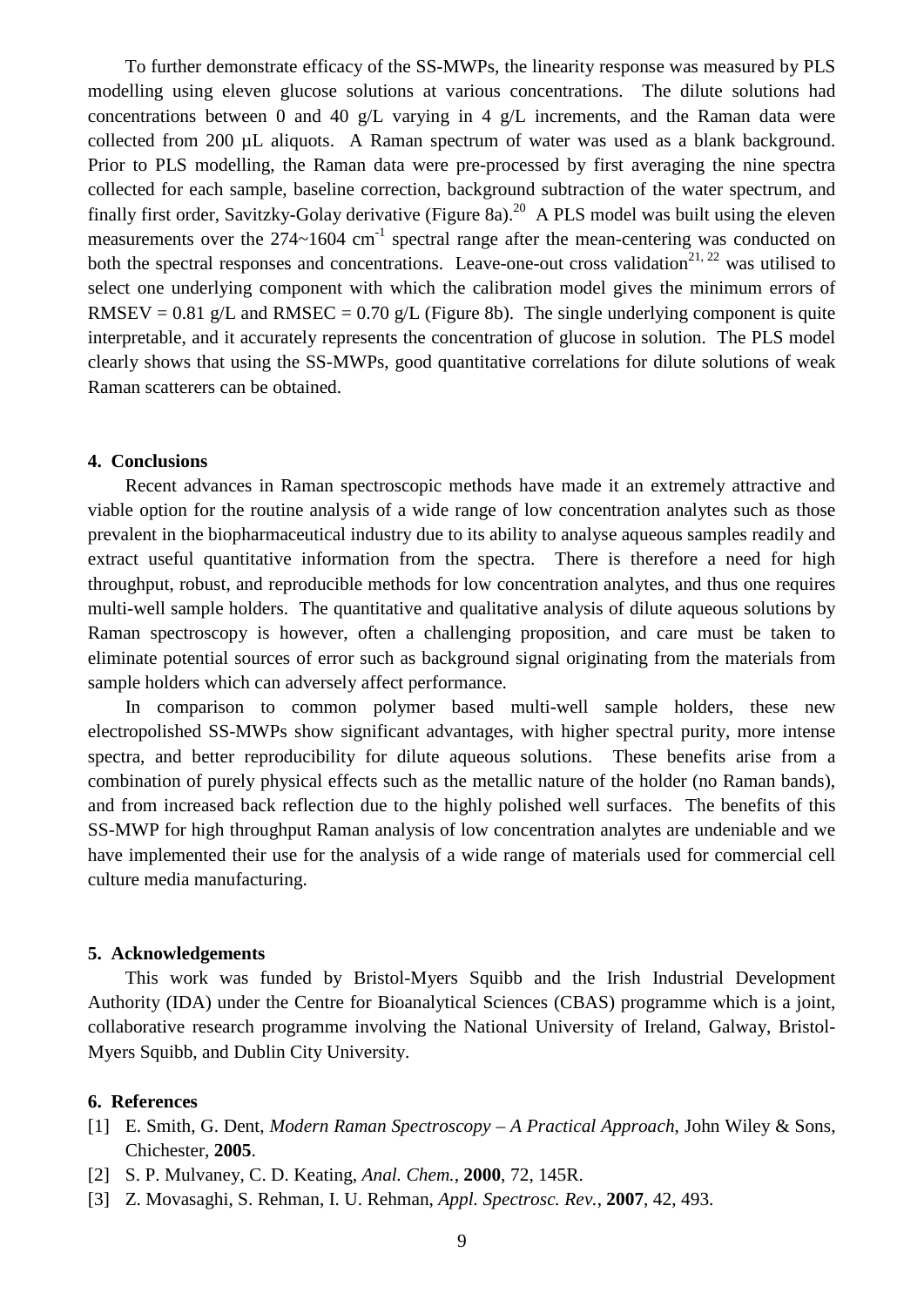- [4] T. R. M. De Beer, M. Allesø, F. Goethals, A. Coppens, Y. V. Heyden, H. L. De Diego, J. Rantanen, F. Verpoort, C. Vervaet, J. P. Remon, W. R. G Baeyens, *Anal. Chem.*, **2007**, 79, 7992.
- [5] Z. Chen, G. Fevotte, A. Caillet, D. Littlejohn, J. Morris, *Anal. Chem.*, **2008**, 80, 6658.
- [6] S. Folestad, J. Johansson, *Am. Pharm. Rev.*, **2004**, 7, 82.
- [7] W. Kiefer, *J. Raman Spectrosc.*, **2007**, 38, 1538.
- [8] W. Kiefer, *J. Raman Spectrosc.*, **2007**, 39, 1710.
- [9] C. M. Harris, *Anal. Chem.*, **2003**, *75*, 75A.
- [10] C. J. S. Pommier, V. Rosso, *Am. Pharm. Rev.*, **2005**, *8*, 19.
- [11] J. L. Rodgers, W. A. Nicewander, *The American Statistician*, **1988**, *42*, 59.
- [12] J. Cohen, P. Cohen, S. G. West, L. S. Aiken, *Applied Multiple Regression/Correlation Analysis for the Behavioral Sciences*, 3rd edn, Lawrence Erlbaum Associates, New Jersey, 2003.
- [13] P. Tan, M. Steinbach, V. Kumar, *Introduction to Data Mining*, Pearson Higher Education, Addison-Wesley, New Jersey, **2005**.
- [14] H. R. Barker, B. M. Barker, *Multivariate Analysis of Variance (MANOVA): A Practical Guide to Its Use in Scientific Decision-Making*, University of Alabama Press, Birmingham, **1984**.
- [15] C. J. Huberty, S. Olejnik, *Applied MANOVA and Discriminant Analysis*, 2<sup>nd</sup> edn., John Wilev &Sons, New Jersey, **2006**.
- [16] H. Martens, T. Naes *Multivariate Calibration*, 2nd edn., Wiley, New York, **1991**.
- [17] T. Naes, T. Isaksson, T. Fearn, T. Davies, *A User-Friendly Guide to Multivariate Calibration and Classification*, NIR Publications, Chichester, **2002**.
- [18] D. M. Haaland, R. G. Easterling, *Appl. Spectrosc.*, **1982**, *36*, 665.
- [19] A. Lorber *Anal. Chem.*, **1986**, *58*, 1167.
- [20] A. Savitzky, M.J.E.Golay, *Anal. Chem.*, **1964**, *36*, 1627.
- [21] D. M. Allen, *Technometrics*, **1974**, *16*, 125.
- [22] H A. Martens, P. Dardenne, *Chemom. Intell. Lab. Syst.* **1998**, *44*, 99.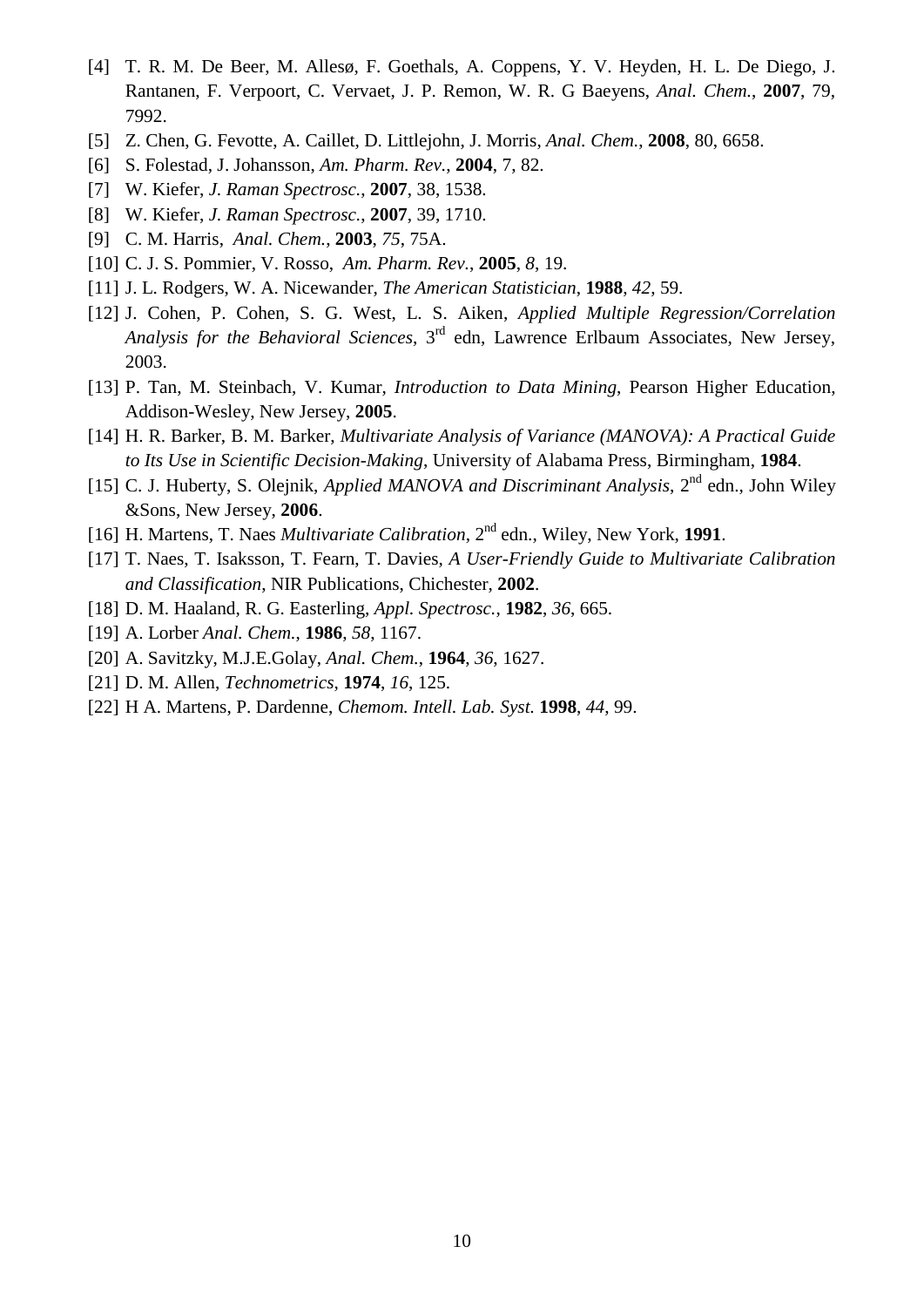**Table 1**: Similarity coefficients calculated from Raman measurements of a 40 g/L glucose solution using the four MWP sample holders. Values were calculated relative to the spectra collected from the SS-MWP over the  $274~1604$  cm<sup>-1</sup> spectral region.

| Sample holder                | Before background<br>subtraction |       | After background<br>subtraction |       |
|------------------------------|----------------------------------|-------|---------------------------------|-------|
|                              | Sr                               | Sv    | Sr.                             | Sv    |
| Stainless steel MWP (SS-MWP) |                                  |       |                                 |       |
| Polypropylene MWP (PP-MWP)   | 0.956                            | 0.962 | 0.986                           | 0.936 |
| Aluminium MWP (Al-MWP)       | 0.773                            | 0.891 | 0.986                           | 0.931 |
| Polystyrene MWP (PS-MWP)     | 0.619                            | 0.918 | 0.944                           | 0.899 |

**Table 2**: Similarity coefficients for water measurements taken from different wells of SS-MWP. Baseline corrected Raman spectra over the  $250~2525$  cm<sup>-1</sup> region were used for calculation against the reference measurement (100 µL water sample).

| Water volume | Sr    | $S_{V}$ |
|--------------|-------|---------|
| $40 \mu L$   | 0.999 | 0.981   |
| $80 \mu L$   |       | 0.989   |
| $100 \mu L$  |       |         |
| $150 \mu L$  |       | 0.992   |
| $200 \mu L$  |       | 0.991   |

**Table 3**: Within and between-class variances obtained from Raman measurements of glucose solution from three different SS-MWPs.

| Variance | SS-MWP1   | SS-MWP2   | SS-MWP3   |
|----------|-----------|-----------|-----------|
| $RMS_w$  | 0.134%    | $0.402\%$ | 0.353%    |
| SS-MWP1  | $0.0178*$ | 0.0078    | 0.0058    |
| SS-MWP2  | 0.0078    | $0.0527*$ | 0.0012    |
| SS-MWP3  | 0.0058    | 0.0012    | $0.0459*$ |

\* Note that these values correspond to within-class variance.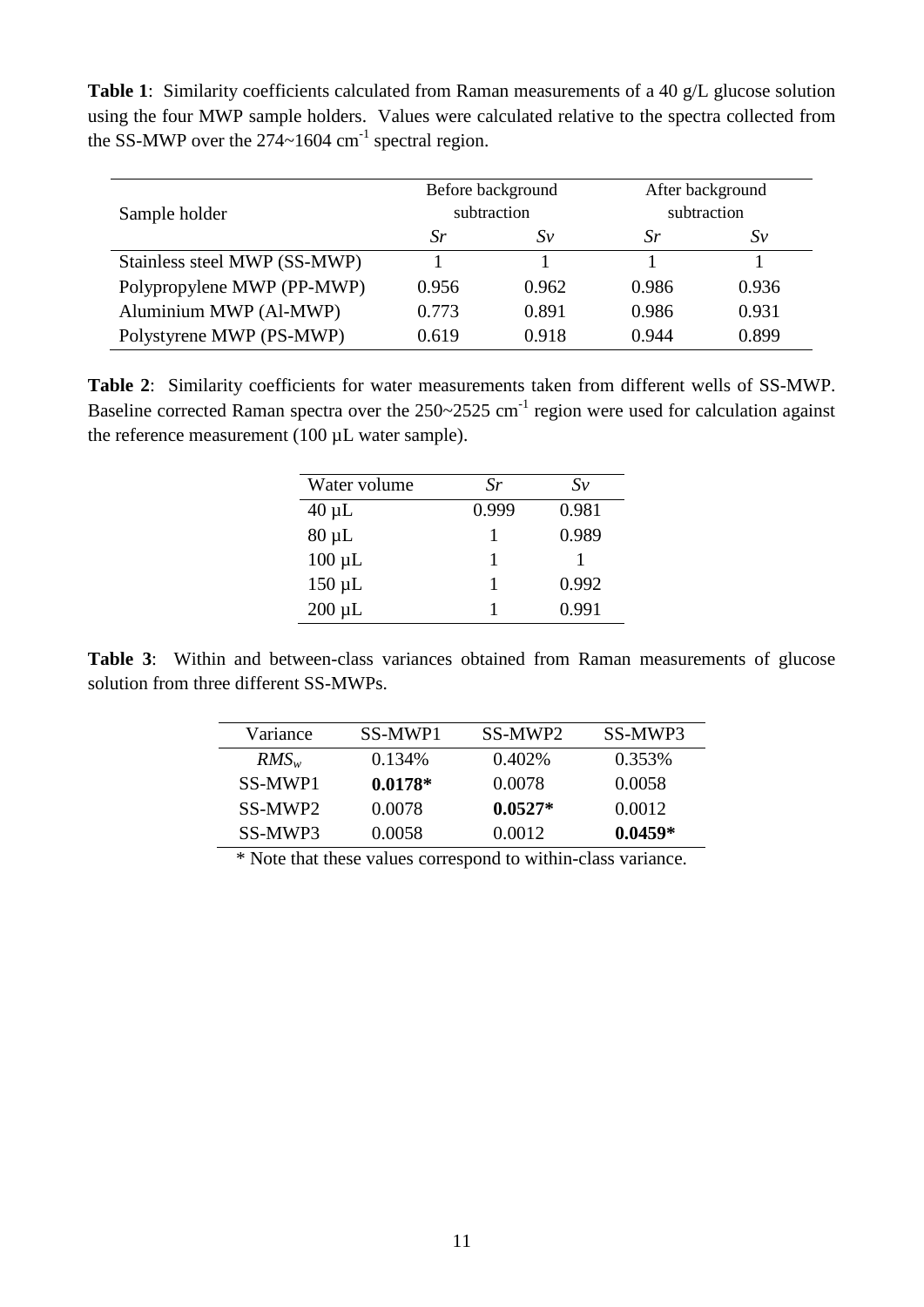#### **Figures:**



 $\mathbf c$ 96 Well Plate:

316 Stainless Steel



**Figure 1:** Photographs of the metal 96 multi-well plates used in this study: (**a**) stainless steel, (**b**) aluminium, and (**c**) detailed engineering drawing of the stainless steel sample holder, showing the size and profile of the individual wells.



**Figure 2:** Raman spectra of water and glucose solution (40.0 g/L) collected in multi-well plates (MWP) fabricated from: (**a**) electropolished stainless steel, (**b**) hard anodised aluminium, (**c**) polystyrene, and (**d**) polypropylene.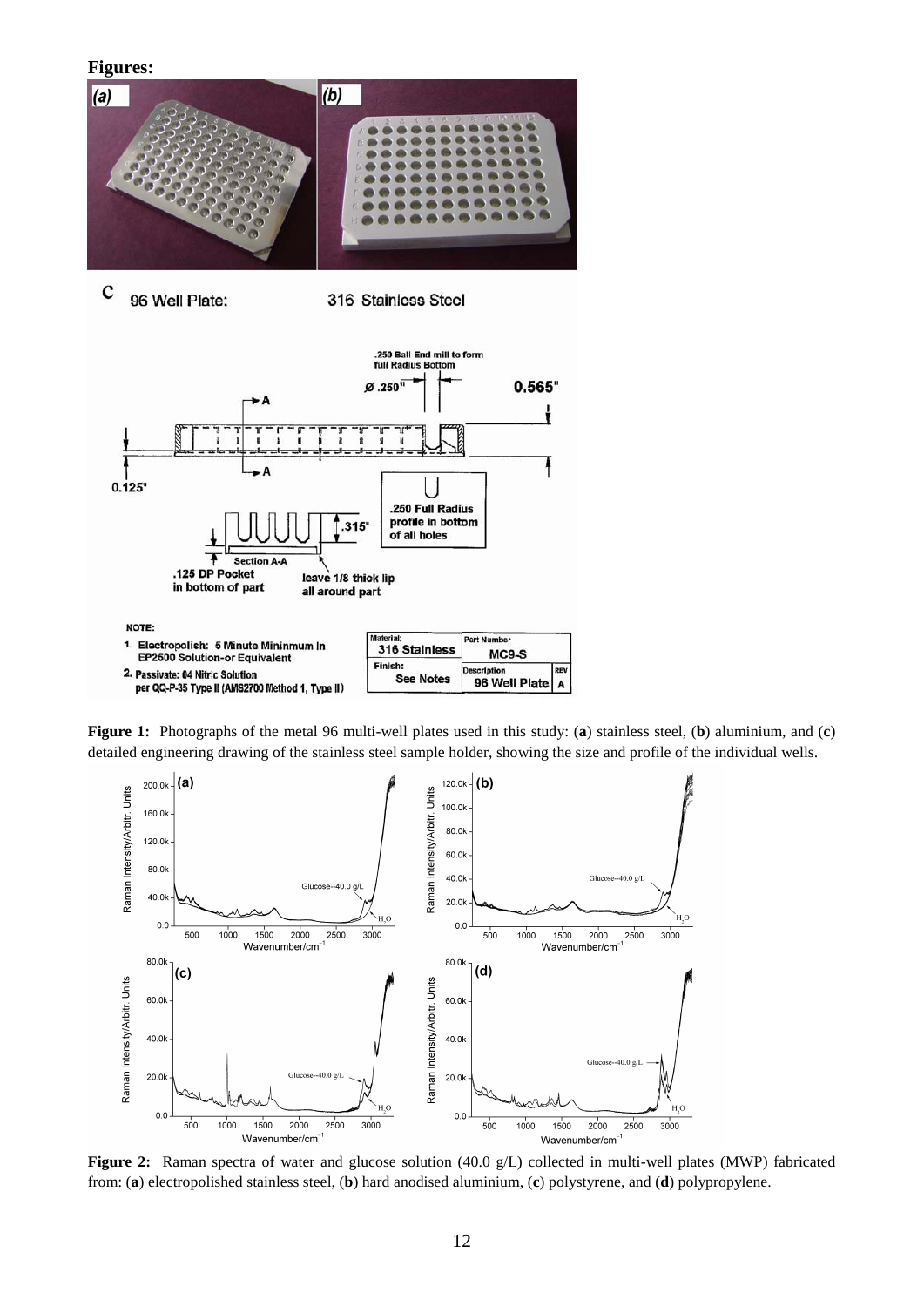

**Figure 3:** Background-subtracted, averaged, and normalised Raman spectra of glucose solutions (40 g/L) collected from the different multi-well plates: (**a**) stainless steel MWP, (**b**) aluminium MWP, (**c**) polystyrene MWP, and (**d**) polypropylene MWP. (**e**) and (**f**) Comparison of the background-subtracted Raman spectra within the 274~1604 cm-1 region of interest (spectra in (e) are offset for clarity).



**Figure 4:** Raman spectra of water taken using the SS-MWP: (**a**) original spectra, where spectra were offset by a value of  $2\times10^4$  for clarity, and (**b**) baseline corrected spectra.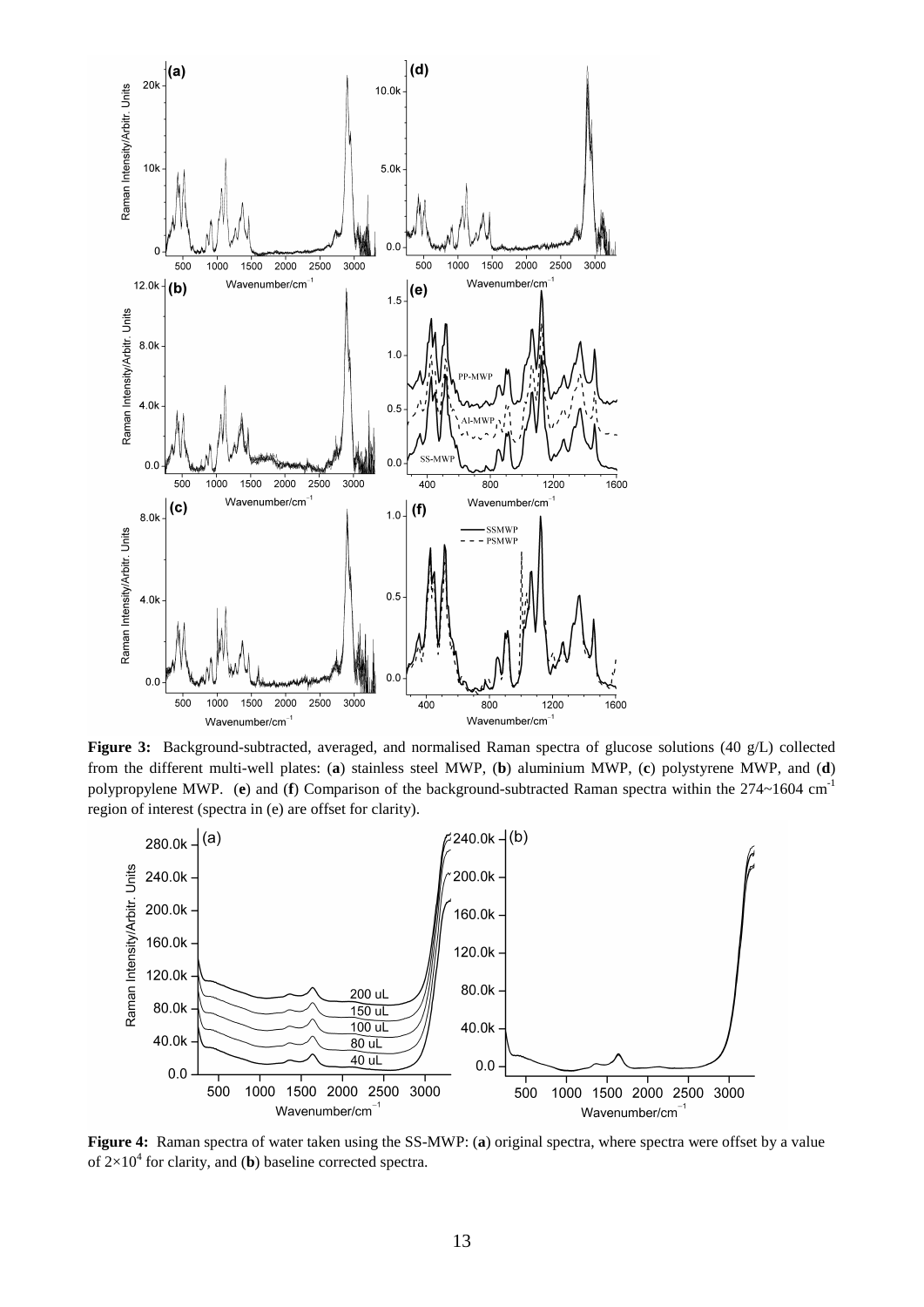

**Figure 5:** Raman spectra of 40 g/L glucose solutions taken from three different wells of a SS-MWP: (**a**) 40 µL, (**b**) 80 µL, (**c**) 100 µL, (**d**) 150 µL, (**e**) overlay of baseline corrected spectra, from all the measurements after averaging, in the 250~3311 cm-1 region, and (**f**) overlaid background-subtracted spectra in the 274~1604 cm-1 region. Note, for clarity, spectra were offset (by a value of  $10<sup>4</sup>$ ) in plots (a) to (d).